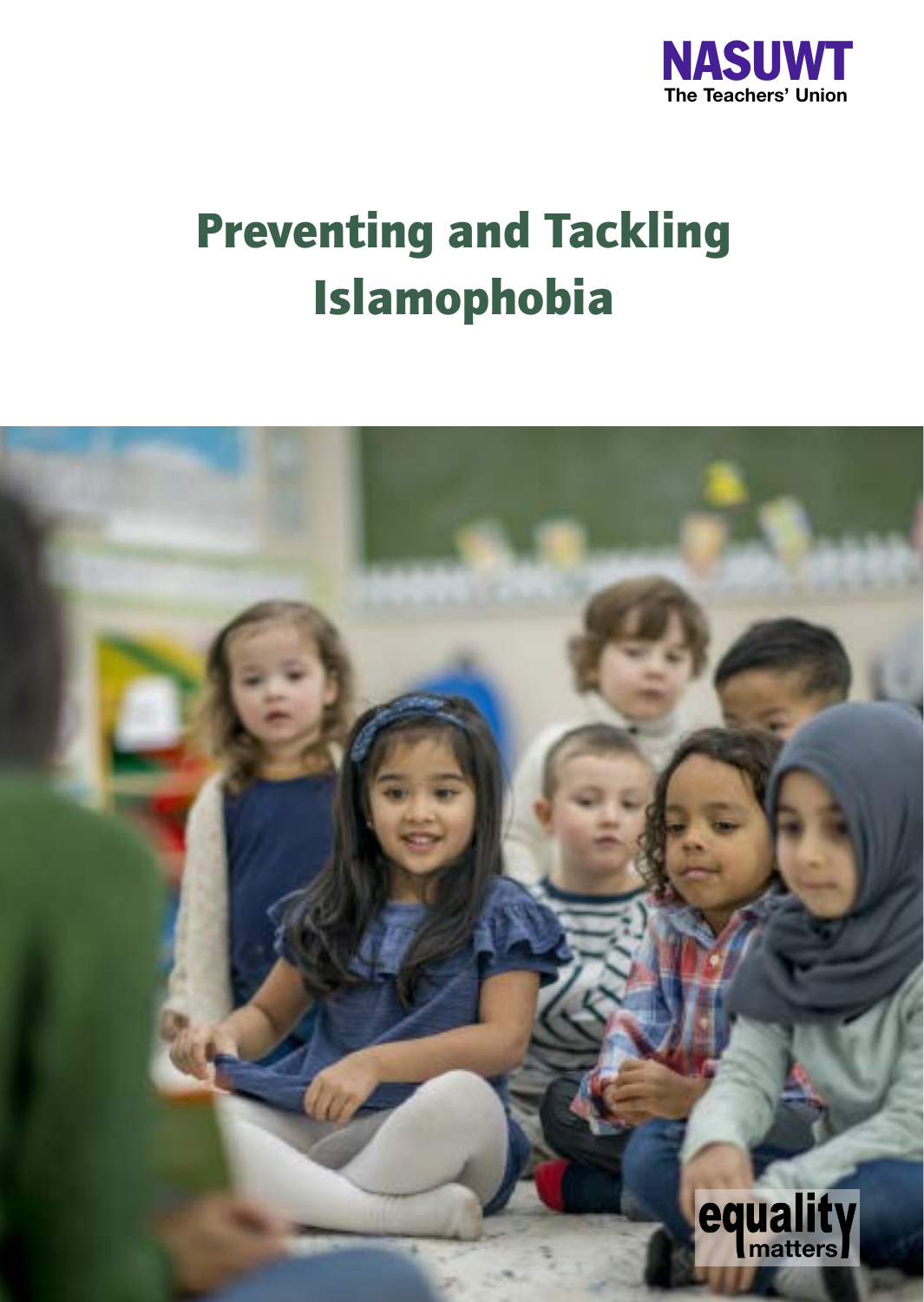# **Contents**

|                                                             |                                                                         | Page              |
|-------------------------------------------------------------|-------------------------------------------------------------------------|-------------------|
| Introduction                                                |                                                                         | 5                 |
| What is Islamophobia?                                       |                                                                         | 5                 |
| Muslims in Britain                                          |                                                                         | 6                 |
| Legislation covering religious discrimination               |                                                                         | 6                 |
| National policies to tackle Islamophobia and extremism      |                                                                         | 7                 |
| Tackling Islamophobia and extremism in educational settings |                                                                         | 9                 |
| i.                                                          | Involving external bodies in work to tackle and prevent<br>Islamophobia | 11                |
| ii.                                                         | Dress code                                                              | 11                |
| iii.                                                        | Arrangements for worship and prayer                                     | $12 \overline{ }$ |
| Advice for NASUWT members and Workplace Representatives     |                                                                         | 14                |
| Further information                                         |                                                                         | 15                |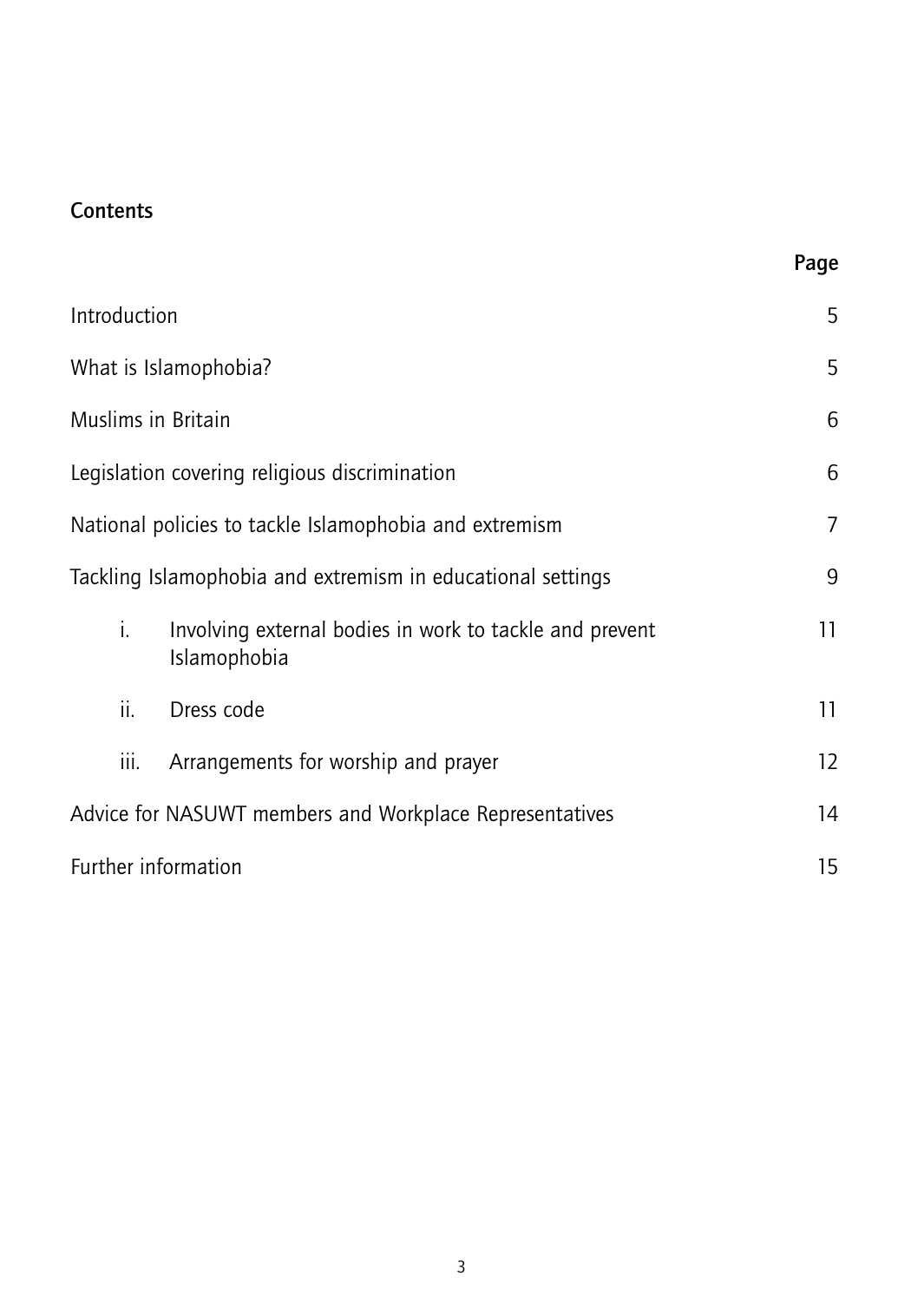# Introduction

Islamophobia has intensified in recent years. In certain quarters, an unfounded association has been made between terrorist networks, human rights violations and Muslim communities. This has inflamed racial and religious tensions in some towns and cities, and may have contributed to the resurgence of extreme far-right political parties.

All of these developments have resulted in an increased level of anxiety within both Muslim communities and other communities. Schools and colleges are not immune to these tensions, and preventing and tackling Islamophobia should be a priority for every school and college.

## What is Islamophobia?

'Islamophobia' is a contested term. It is often used to mean an unfounded fear, hatred or prejudice against Islam or Muslims. However, other terms may also be used to highlight slightly different dimensions of the issue.<sup>1</sup> For example, the OSCE Office for Democratic Institutions and Human Rights (ODIHR) and the United Nations Educational, Scientific and Cultural Organisation (UNESCO) use the general term 'intolerance and discrimination against Muslims'. Others use the term 'anti-Muslim racism' because this locates intolerance of Muslims within the broader framework of racism and implies racialisation of a religious category.<sup>2</sup> Sometimes, the meanings of these different terms are used interchangeably.<sup>3</sup>

The NASUWT defines 'Islamophobia' as an unfounded hatred of and hostility towards Islam which may be directed against individuals or groups because of their perceived or actual religious background or identification. This definition is interpreted broadly to cover intolerance and discrimination against Muslims and anti-Muslim racism.

Islamophobia entails claims that Islam is a threat to the dominant values of western societies. It may be evident in employment, the provision of goods and services, and the general treatment of Muslim communities by non-Muslim individuals, groups or organisations. Islamophobia results in discrimination and harassment and it alienates and excludes individuals and groups from areas of social, economic and political life.

Islamophobia may include a range of behaviours and practices such as:

- direct verbal or physical attacks against individuals and groups;
- discrimination in relation to access to jobs, goods and services and other civic rights and entitlements; and
- cultural or religious insensitivity, which may create barriers to Muslim people becoming involved in society and result in them feeling marginalised or excluded.

<sup>1</sup> OSCE Office for Democratic Institutions and Human Rights, Council for Europe and UNESCO (2011) *Guidelines for Educators on Countering Intolerance and Discrimination against Muslims: Addressing Islamophobia through Education,* Warsaw.

 $\frac{2}{3}$  Ibid. <sup>3</sup> Ibid.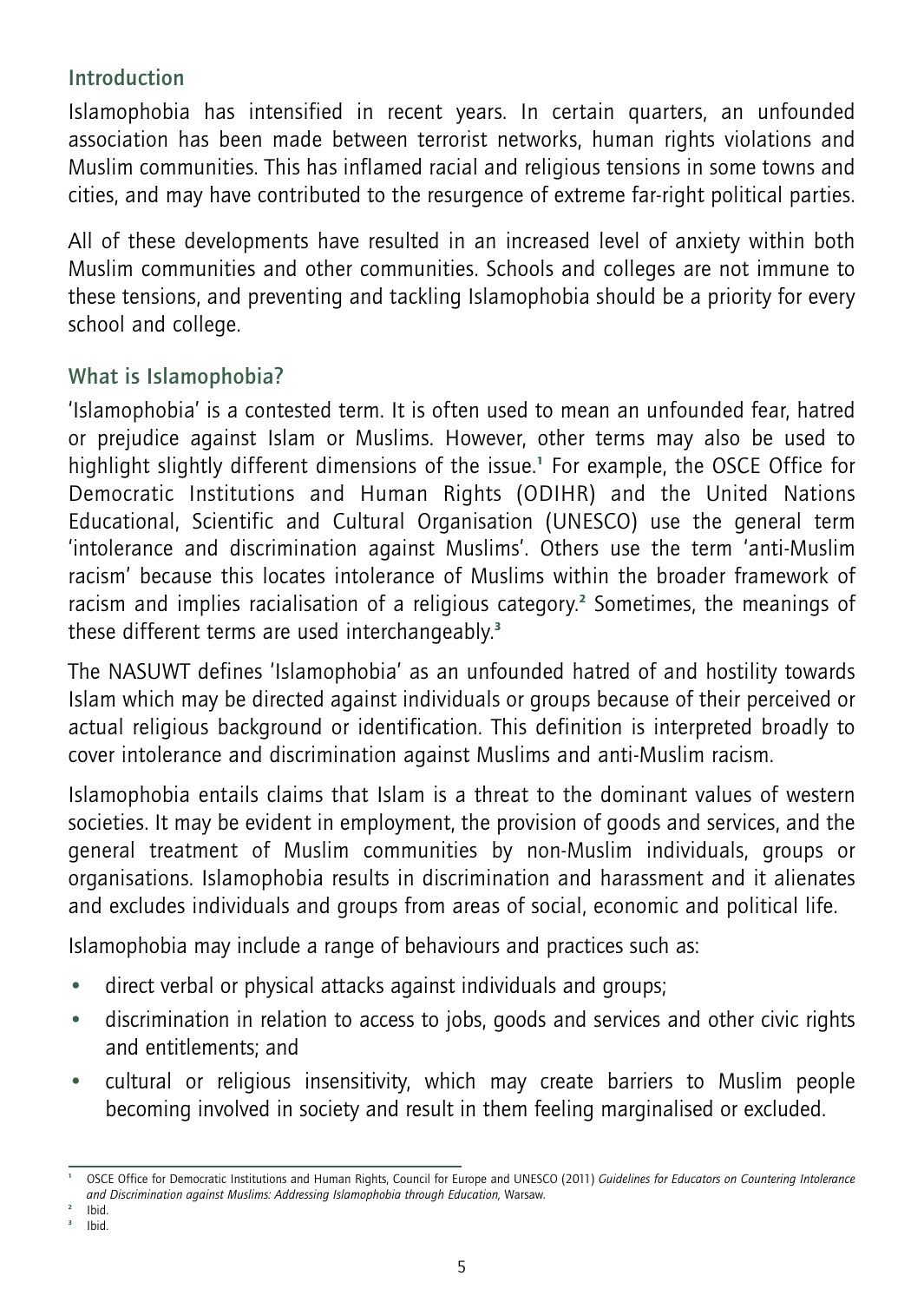Amongst students in schools and colleges, such prejudice and racism may take the form of:

- name-calling;
- offensive 'jokes';
- verbal assault;
- graffiti;
- intimidation;
- exclusion from friendship groups; and
- physical assault.

# Muslims in Britain

According to the 2011 Census, 12.9% of the United Kingdom population are from minority ethnic groups.<sup>4</sup> Muslims have been present in Britain for at least 300 years<sup>s</sup> and the 2011 Census shows that Muslims constitute the second largest religious group (4.4% of the UK population and 4.8% of the population in England and Wales). The Census also shows that there are Muslim communities in all Census enumeration districts in Britain.

The Census demonstrates that there is extensive ethnic and religious diversity within British society. Also, in a globalised world, children are likely to come into contact with people from different backgrounds socially via the internet, through travel, education, training and work. Therefore, all children and young people need to learn about diversity and develop a respect for different beliefs and practices. This is as much an issue for schools and colleges with low numbers of students from minority ethnic backgrounds as it is for schools and colleges with a large number of students from minority ethnic backgrounds.

# Legislation covering religious discrimination

The Equality Act 2010 makes it unlawful to discriminate on the grounds of religion or belief in employment and the provision of services, including education. The Act prohibits direct discrimination, indirect discrimination, victimisation and harassment on the grounds of religion or belief.<sup>6</sup> It also requires schools and colleges to have due regard to the need to eliminate discrimination, advance equality of opportunity and foster good relations between those who share a protected characteristic and people who do not share it.

Direct discrimination occurs where a person is treated, or would be treated, less favourably than another person on grounds of religion or belief.

Indirect discrimination occurs where a provision, criterion or practice that applies to all people puts those who share a protected characteristic (e.g. a particular religion or belief) at a disadvantage and where the provision/criterion/practice cannot be shown to be a proportionate means of achieving a legitimate aim.

<sup>4</sup> Taken from the Office for National Statistics website, data on ethnic group for local authorities in the UK.

<sup>5</sup> Runnymede Trust, *Islamophobia: A Challenge for Us All*, 1997.

<sup>&</sup>lt;sup>6</sup> There are some exceptions for schools of religious character and some areas of education, e.g. the content of curriculum is not covered by the legislation. See the EHRC website for further information.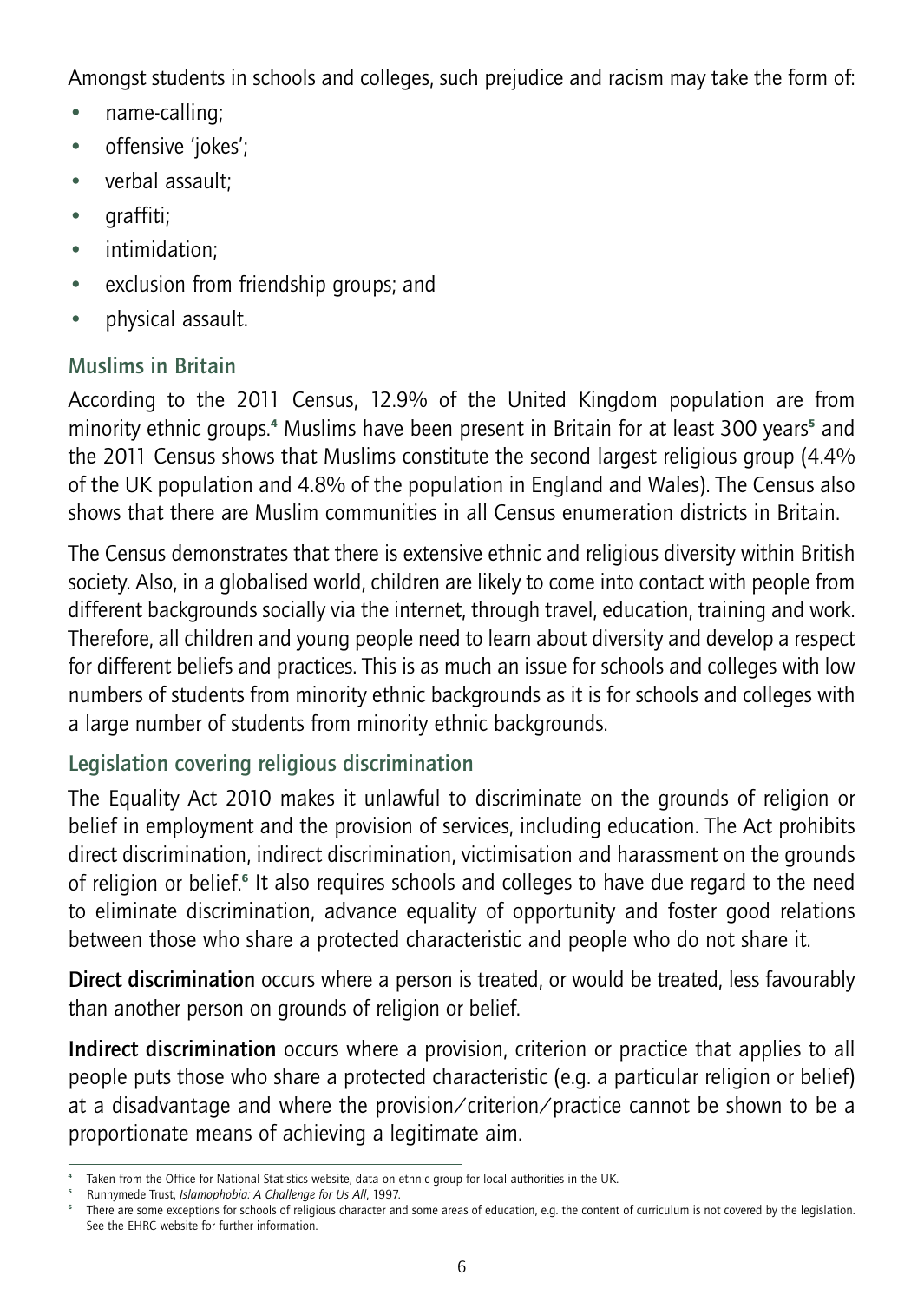Victimisation occurs where a person receives less favourable treatment than others because of something they have done in connection with the Act (e.g. bringing a case or making an allegation) or if they are believed to have done one of these things. A child or young person may be victimised because of something done to a parent or sibling.

Harassment occurs where a person is subjected to unwanted conduct on the grounds of religion or belief with the purpose or effect of violating their dignity, or creating an intimidating, hostile, degrading, humiliating or offensive environment for them.<sup>7</sup>

# Public Sector Equality Duty

The Equality Act 2010 places a public sector equality duty (PSED) on schools and colleges in England, Wales and Scotland. The duty requires schools (including those maintained by the local authority, and academies and free schools) and colleges to have due regard to the need to:

- eliminate unlawful discrimination;
- advance equality of opportunity; and
- foster good relations between people who share a protected characteristic and people who do not.

Schools and colleges have specific duties to publish information to demonstrate how they are complying with the PSED and to prepare and publish equality objectives. Published information should be updated annually and objectives should be published at least once every four years. The NASUWT recommends that published information should address the issue of Islamophobia, and schools and colleges should consider setting a specific objective to prevent and tackle Islamophobia.

The PSED is intended to help schools and colleges address equality matters as part of mainstream policy planning and decision-making. This means that schools and colleges need to collect evidence about equality matters systematically and use that evidence to establish the likely impact of proposals on groups who share a protected characteristic. They also need to monitor and evaluate how decisions impact on people who share a protected characteristic. Therefore, schools and colleges need to assess, monitor and evaluate how plans and decisions affect Muslims, and take action to address inequalities. Schools and colleges also need to identify opportunities to advance equality and foster good relations between Muslims and other communities.

National policies to tackle Islamophobia and extremism

There is no specific national policy for schools and colleges on preventing and tackling Islamophobia.

The Prevent Strategy forms one strand of the UK Government's counter-terrorism strategy and applies across the UK. The strategy defines extremism as: *'vocal or active opposition to*

Note that this definition of harassment does not apply to school pupils in respect of religion or belief. Any case against the school would be made on the grounds of direct discrimination.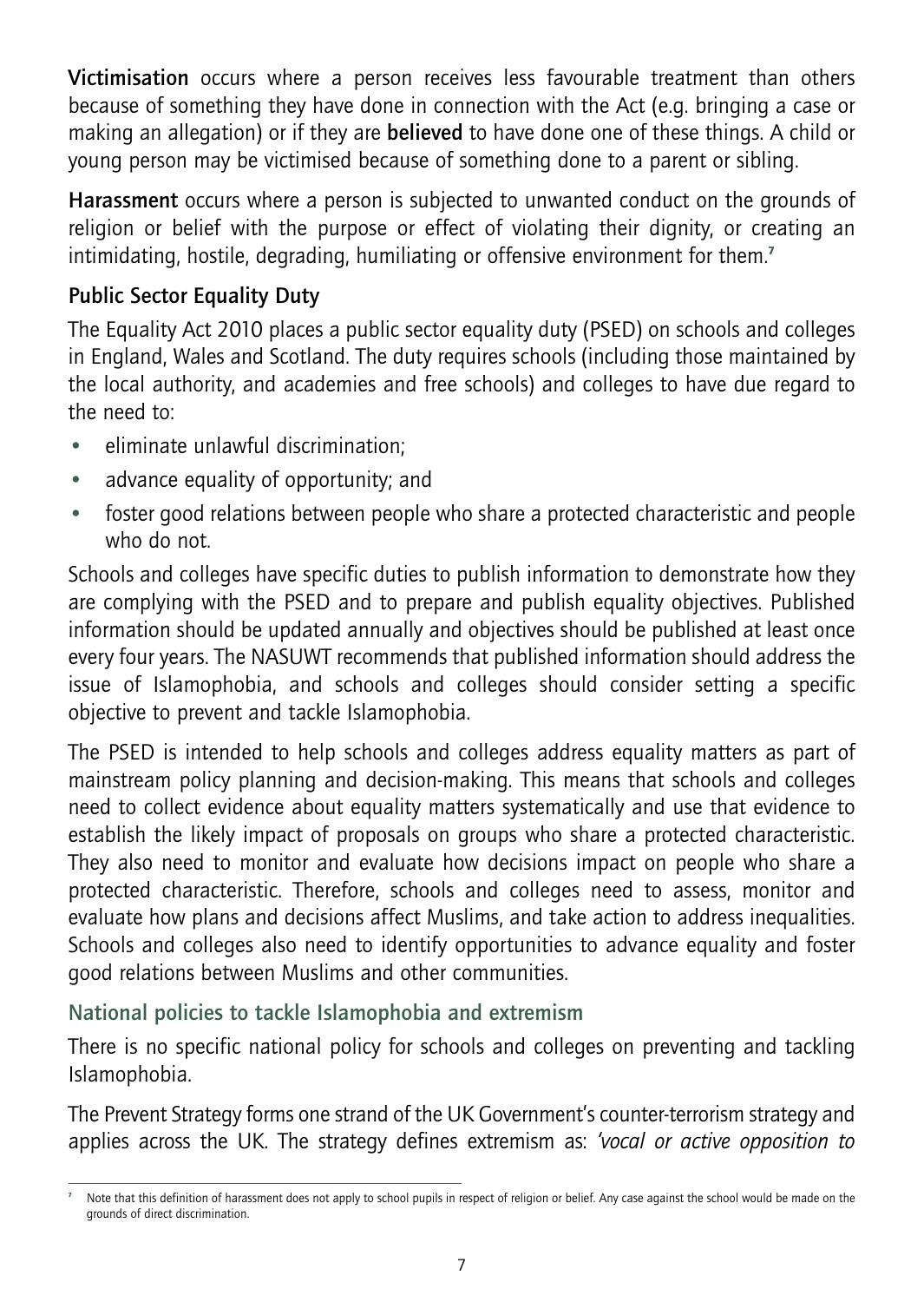*fundamental British values, including democracy, the rule of law, individual liberty and mutual respect and tolerance of different faiths and beliefs'*.

In 2013, the Coalition Government established the Task Force on Tackling Radicalisation and Extremism to identify areas 'where the current approach to fighting extremism could be improved'. The Task Force published a report in December 2013 which set out plans to change legislation, regulations and policy. Unless specified, the recommendations apply to schools and colleges across the UK.

The Report stated that all kinds of extremism must be tackled, including Islamophobia and neo-Nazism, but it focused mainly on tackling the threat of Al Qa'ida. As a result, the solutions for tackling extremism concentrate on the strategies adopted by terrorists linked to Al Qa'ida rather than strategies to tackle Islamophobia and far-right extremism.

The Task Force on Tackling Radicalisation and Extremism Report stated that all schools in England must expect to be inspected and assessed on their measures to protect pupils from extremist material.

Since September 2014, inspections of independent schools in England have sought to 'ensure that schools support fundamental British values' and from April 2014 regulations have been in place to bar individuals linked with or involved with extremism from managing or teaching at independent schools.

The Report set out plans to improve oversight of religious supplementary schools by introducing a voluntary code of practice 'to protect children and young people from harm, including exposure to intolerant or extremist views'.

The Counter-Terrorism and Security Act 2015 introduced significant new responsibilities on schools, colleges and their staff in relation to the risk of children and young people being drawn into terrorism and ideologies that can be used to justify terrorist activity. In particular, the Prevent Strategy places a duty on schools and colleges to stop children and young people from engaging in or supporting terrorism.

The 'Channel' programme, which supports individuals at risk of being radicalised, is a legal requirement in England and Wales. Channel programme guidance refers specifically to protecting children and young people from the threat of terrorist organisations in Syria and Iraq, and Al Qa'ida-associated groups. It also acknowledges that terrorists associated with the extreme right pose a continued threat to safety and security. Schools, colleges, local authorities and others will be required to ensure that children and young people are protected from harm, including radicalisation. This has significant implications for teachers and school and college leaders in England and Wales.

Schools and colleges should respond to the legal requirements placed on them by Prevent and Channel by locating their responsibilities within their broader work to prevent and tackle discrimination, advance equality of opportunity, foster good relations between groups, and promote community and social cohesion.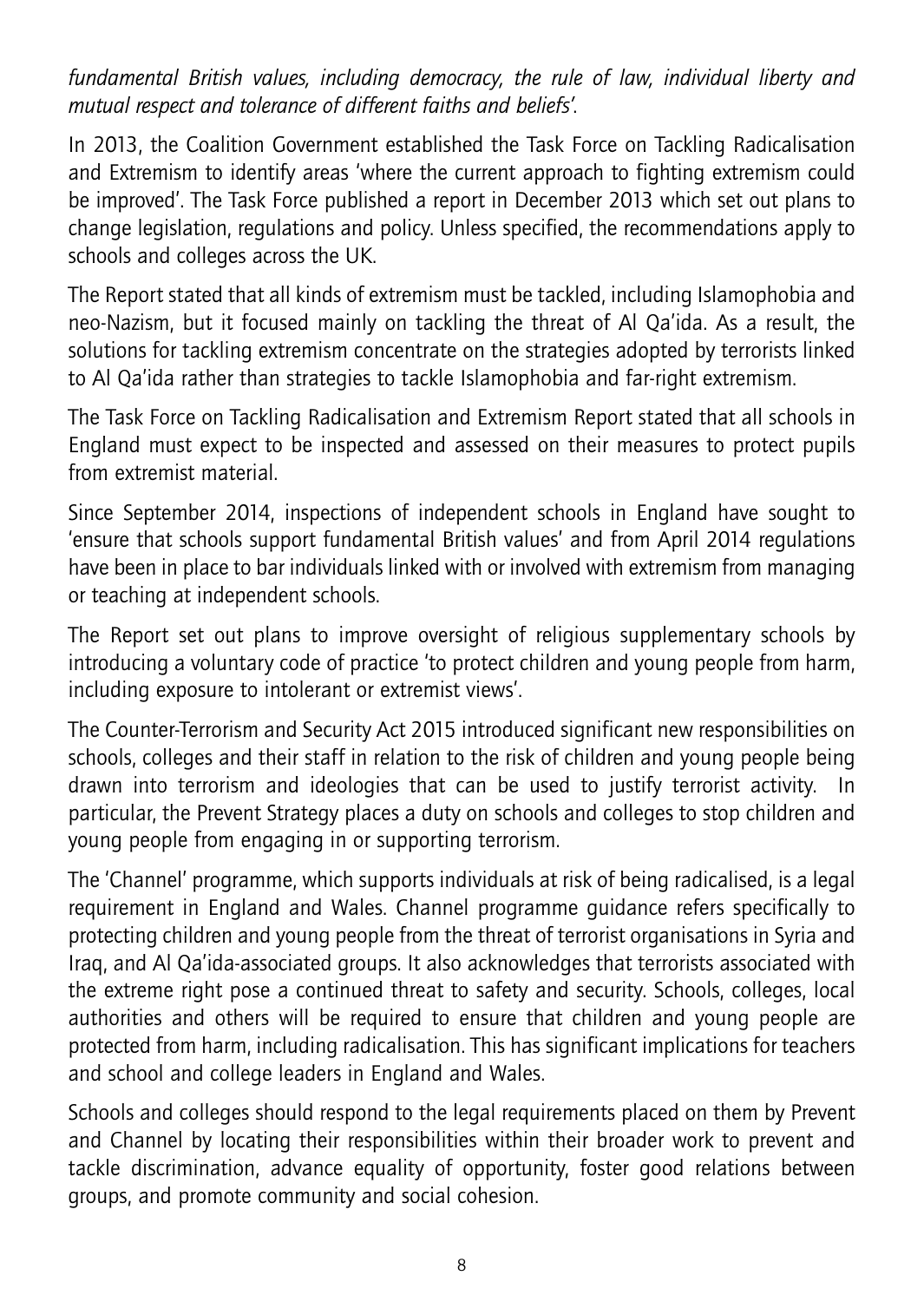In many schools and colleges, extremism linked to Islamist terrorist organisations that operate principally in Syria and Iraq, particularly the organisation commonly referred to as Islamic State, ISIS, ISIL or Daesh, as well as groups associated with Al Qa'ida, will not be a significant issue. Other forms of extremism will be much more likely to occur. Therefore, schools and colleges should ensure that they respond to Prevent and Channel by covering all forms of extremism and intolerance, including right-wing extremism and Islamophobia.

Schools and colleges should ensure that they adopt a strategic approach to tackling and preventing extremism. This means, for example, that their response to Prevent and Channel should be discussed as part of strategic planning and decision-making. It means that policies and actions to prevent and tackle extremism should be guided by the institution's values and ethos. It also means that policies and actions to prevent and tackle extremism should be addressed within policies and strategies such as those related to safeguarding, staff and student wellbeing, behaviour management, the curriculum, community engagement and partnership working.

Schools and colleges will be unlikely to prevent and tackle extremism effectively unless they work closely with other organisations. It will be important to share information about potential issues and draw on the specialist knowledge and expertise available in other organisations. Schools and colleges need to know how, if needed, they can pass information on to Prevent Boards. Community organisations may be well placed to identify whether incidents that occur in a school or college form part of a wider problem within the area. They may also be able to provide specialist advice and support to schools and colleges, including contributing to the curriculum.

For more detailed information on the Prevent Strategy, see the NASUWT publication *The Prevent Strategy* (www.nasuwt.org.uk).

## Tackling Islamophobia and extremism in educational settings

Islamophobia is an issue for all schools and colleges, regardless of the number of Muslim students or staff within the establishment.

Schools and colleges need to take steps to ensure that:

- the school/college promotes a climate of respect for diverse beliefs and customs;
- every student, member of staff, and parent/carer within the school or college community feels valued and secure;
- the curriculum reflects and represents accurately the racial, cultural and religious diversity of the UK and the world, and addresses issues of difference and diversity in ways that counter prejudiced assumptions about ethnic, cultural and faith groups;
- false assumptions and stereotypes are challenged with sound factual information;
- they are vigilant for any signs of name-calling, abuse or bullying involving any member of the school/college community;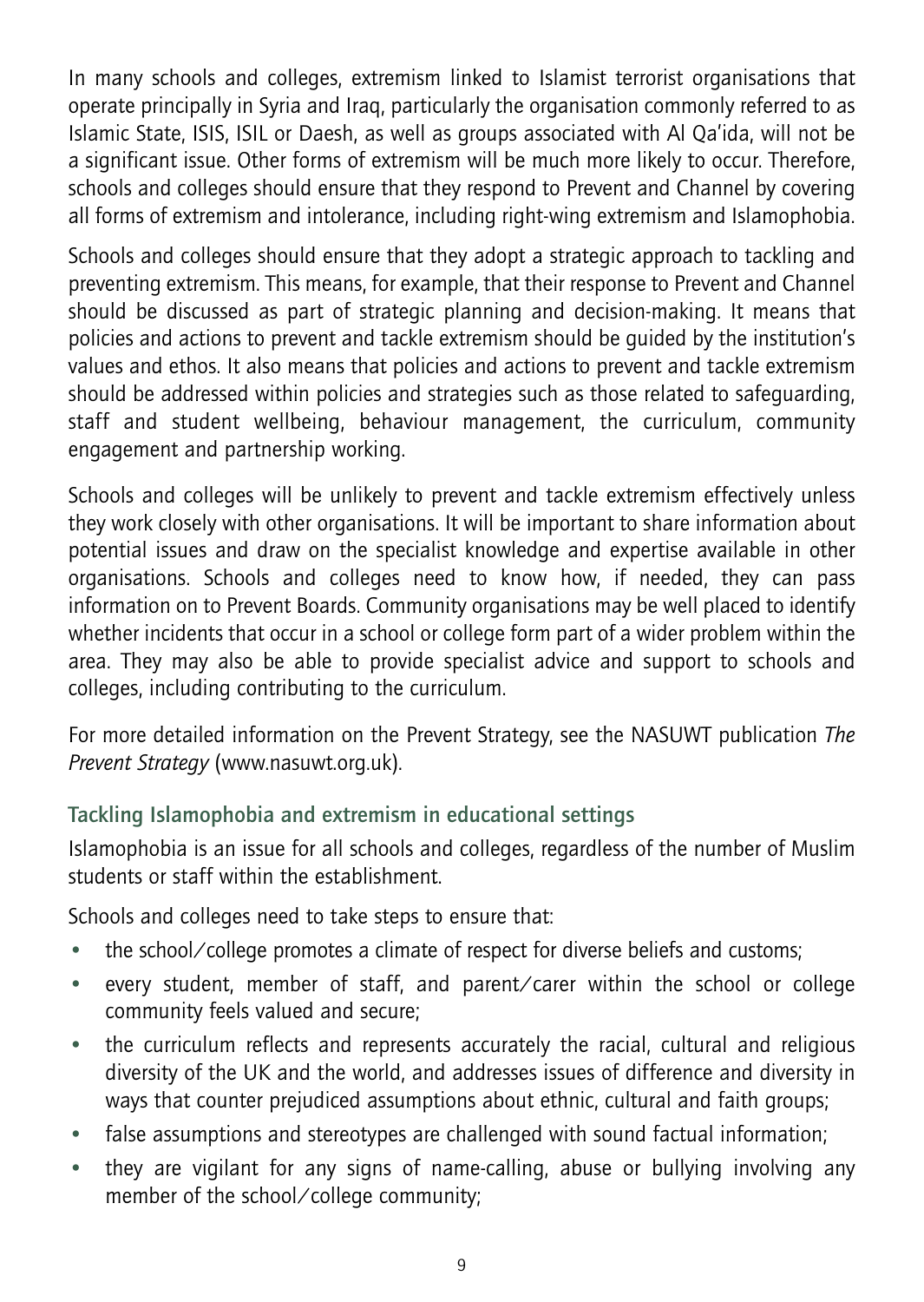- all incidents of name-calling, abuse and bullying are reported, recorded and dealt with promptly and sensitively;
- the views and needs of staff and students from all religious and ethnic backgrounds are identified, including through consultation, and used in policy planning and decision-making;
- policy proposals and decisions are assessed and monitored to establish their impact on ethnic, cultural and religious grounds;
- arrangements for appointing, promoting and developing staff are open, fair, transparent and non-discriminatory;
- all staff are given appropriate training and support to enable them to tackle discrimination, bullying and harassment, promote equality of opportunity and tackle issues of racial, cultural and religious diversity;
- appropriate systems for monitoring by ethnicity and religious group are in place, and monitoring includes pupil attainment and progress, school admissions, sanctions (including exclusion), staff recruitment and selection, promotions (including the award of responsibility points), and professional development; and
- where monitoring identifies differences/gaps between groups of students/staff, measures, including positive action strategies, are put in place to address inequalities and improve outcomes.

In light of the points listed above, school and college leaders have a critical role to play in ensuring that issues related to Islamophobia are identified and addressed appropriately and effectively. They need to ensure that:

- equality matters are identified and addressed through strategic planning and decision-making;
- all staff and students know about equality policy and procedures, and the policy and procedures are being implemented consistently and coherently across the establishment;
- responsibility for tackling Islamophobia and promoting good practice is a collective one;
- all staff are appropriately trained and supported so that they can fulfil their roles and responsibilities.

School and college leaders should ensure that individual staff are not isolated or placed in a vulnerable position because they challenge Islamophobia and racism, or promote equality and diversity through their teaching. School leaders should be aware that some staff, notably Muslim staff and staff from minority ethnic backgrounds, may be particularly vulnerable if the school does not adopt a collective approach to tackling these issues.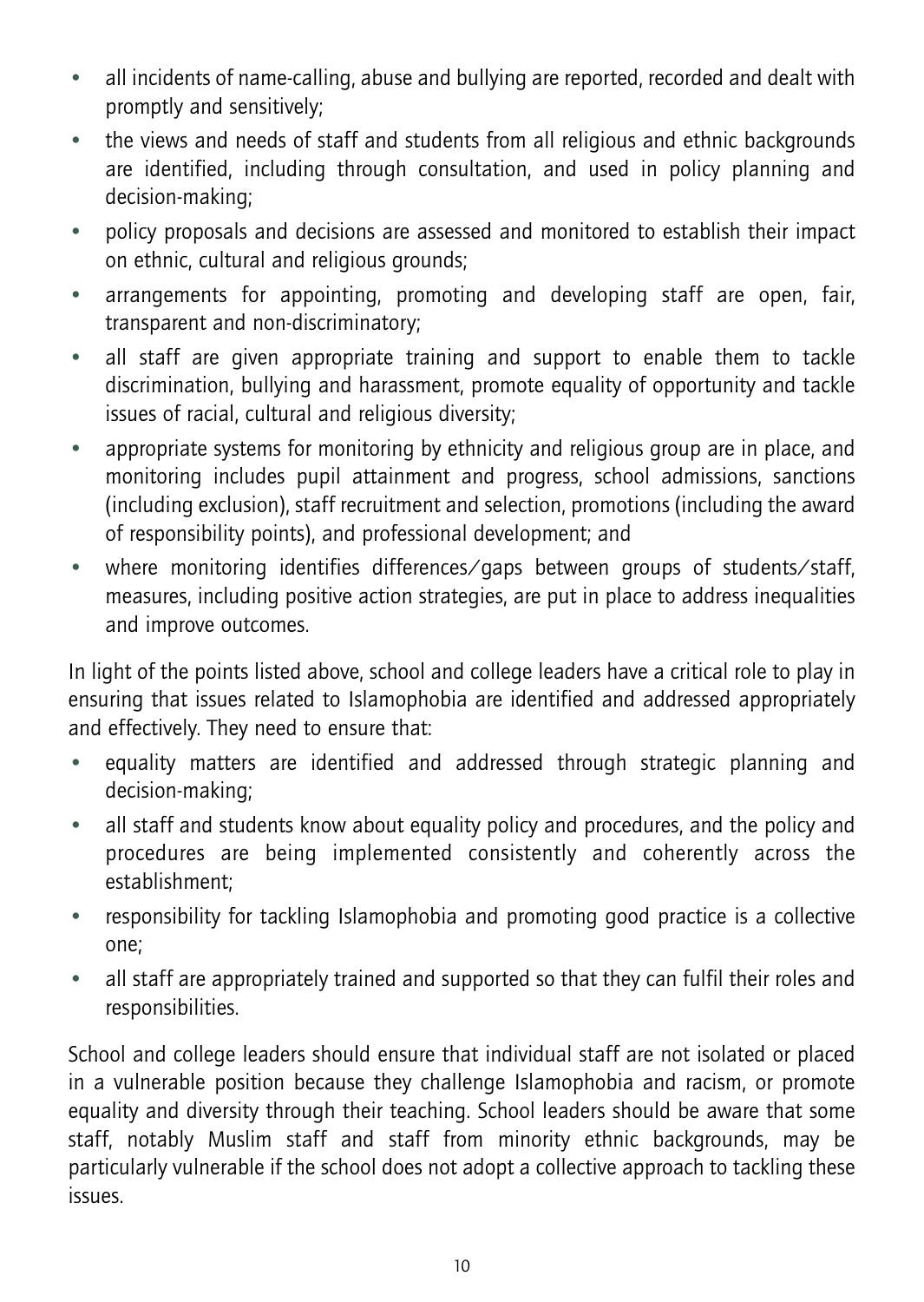## i. Involving external bodies in work to tackle and prevent Islamophobia

Local organisations may be able to provide advice and support about tackling and preventing discrimination and prejudice, including through the curriculum. They may also be able to provide access to networks of support and advice about using the curriculum to promote equality and diversity. Schools may also contact their local authority or school sponsor for advice and support.

If schools or colleges encounter problems of Islamophobia and this appears to be linked to tensions within the local area, it will be particularly important to establish links with local organisations that work to tackle racist and religious incidents and improve community relations, for example an anti-harassment forum, an Equality and Rights Council or a Racial Equality Council.

Where problems exist locally, the school or college should carry out a health and safety risk assessment. It should also consider consulting with appropriate experts, including the local community, religious organisations and trade unions.

Depending on the seriousness of an incident of bullying or harassment, it may be appropriate to involve the police.

See the section 'Further information' for sources of further advice and support.

#### ii. Dress code

Some Muslims will follow a particular dress code that identifies them as Muslim. This may lead to them being subject to hatred and abuse. Similarly, some people may make assumptions about Muslims based on stereotypes about Muslim dress. For example, they may assume that all Muslims are the same, that Muslims regard women as inferior or that Muslim women are passive. Perceptions that Muslims are 'different' are likely to increase tensions within a school or college and may make it difficult for students and/or staff to work well together.

It is vital that schools and colleges identify and challenge prejudice and discrimination related to dress code. Establishing a dress code policy that is sensitive to the needs of Muslims will help to raise staff and students' awareness of discrimination and prejudice. Further, it will help schools and colleges to avoid discrimination and promote social and community cohesion.

Judgements about discrimination are informed by case law and cases involving claims of discrimination may be complex. Schools and colleges should be aware of the outcomes of relevant case law and understand the steps that they should take to minimise the risks of discrimination.

The issue of dress can be complex. One case that highlights this complexity involved a student who made a complaint of racial discrimination against her school because she had been excluded for wearing a jilbab, which was not deemed to be part of the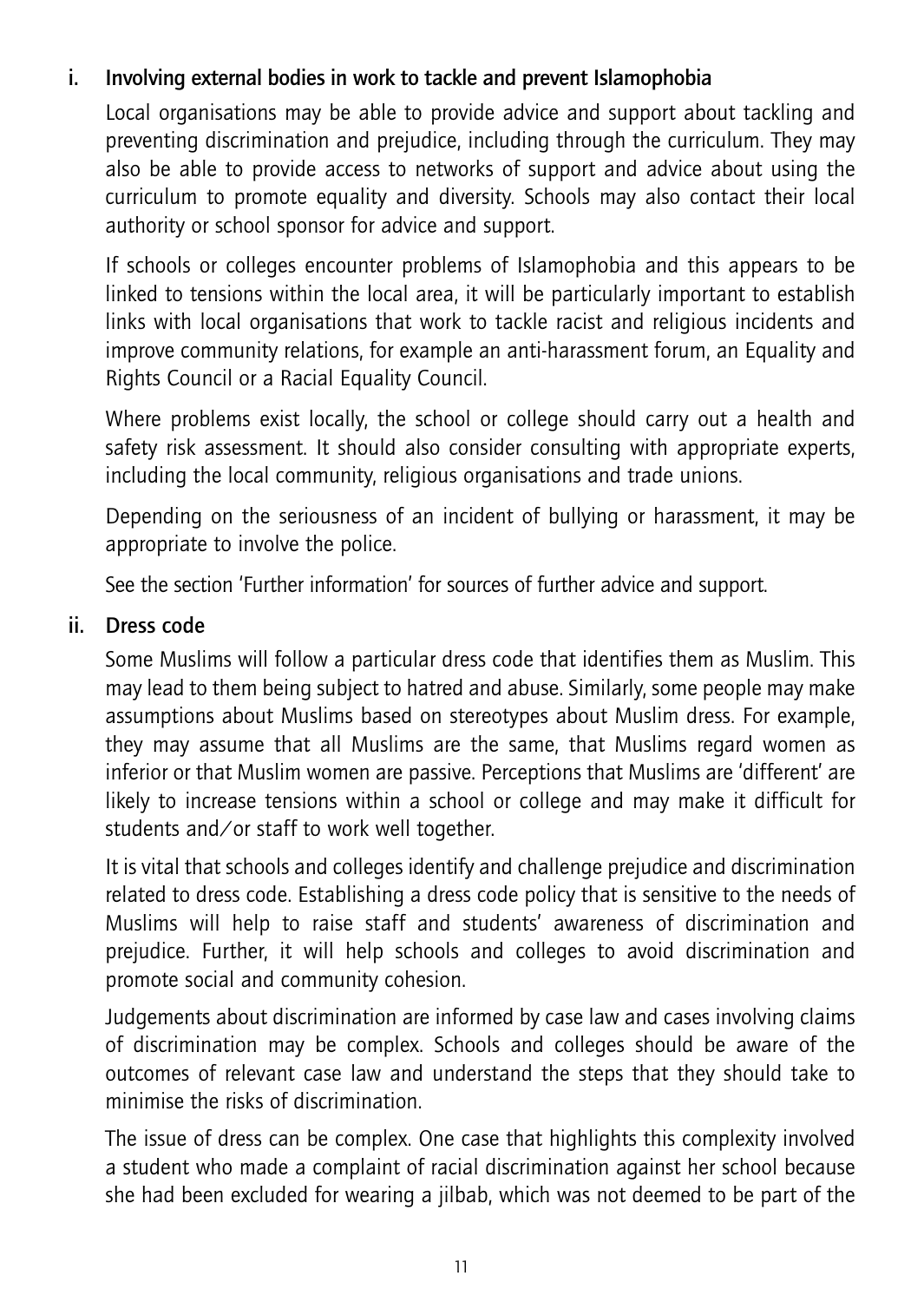school uniform. The initial tribunal decision found in favour of the school, but this was subsequently overturned in favour of the student. Ultimately, the case went to the House of Lords, where the decision was overturned again and the school was found not guilty of discrimination.

Generally, cases have found in favour of Muslim women and girls wanting to wear 'modest dress' such as a shalwar kameez and a head scarf.

Critically, the outcome of any claim for discrimination will depend on the circumstances that are particular to the case. Therefore, schools and colleges must not assume that they can ban a particular form of dress because claims of discrimination for wearing that type of dress have been unsuccessful in the past.

If a decision to refuse a particular type of dress leads to a complaint of discrimination, the school or college will need to be able to show that the decision is a 'proportionate means of achieving a legitimate aim'. In practice, this means that schools and colleges need to look very carefully at their dress code policies.

It is to be noted that it is not the case that any change made to uniform policy on religious grounds for one person must be replicated for all employees or students. It is not unlawful direct discrimination to treat people differently if their situations are different.

Schools and colleges are most likely to avoid claims of discrimination on the grounds of dress if they consider race and religious equality matters when they develop and review dress code policies. Engaging staff, students and parents in discussions and decisions about dress code will help to ensure that policies cater for the needs and expectations of different groups. Schools and colleges also need to look beyond their immediate community (of students, staff and parents) and seek and take account of the views of local minority ethnic and religious communities.

#### iii. Arrangements for worship and prayer

There is no legal requirement on schools or colleges, as educational establishments or employers, to provide prayer facilities. However, in some instances, failing to provide such facilities may result in indirect discrimination.

It is good practice to provide facilities to enable students and staff to pray or engage in personal reflection. If a facility is provided for one group of staff or students, failing to make similar arrangements for other groups of staff or students could result in a claim of indirect discrimination. Therefore, a school or college should ensure that any facility provided caters for all groups of staff and students, including Muslims and those who have no specific religion or belief. In practice, this might be a quiet room which can be used for prayer, meditation or reflection.

Schools and colleges need to ensure that facilities provided for prayer and personal reflection meet the needs of those who use or might use the facility. In the case of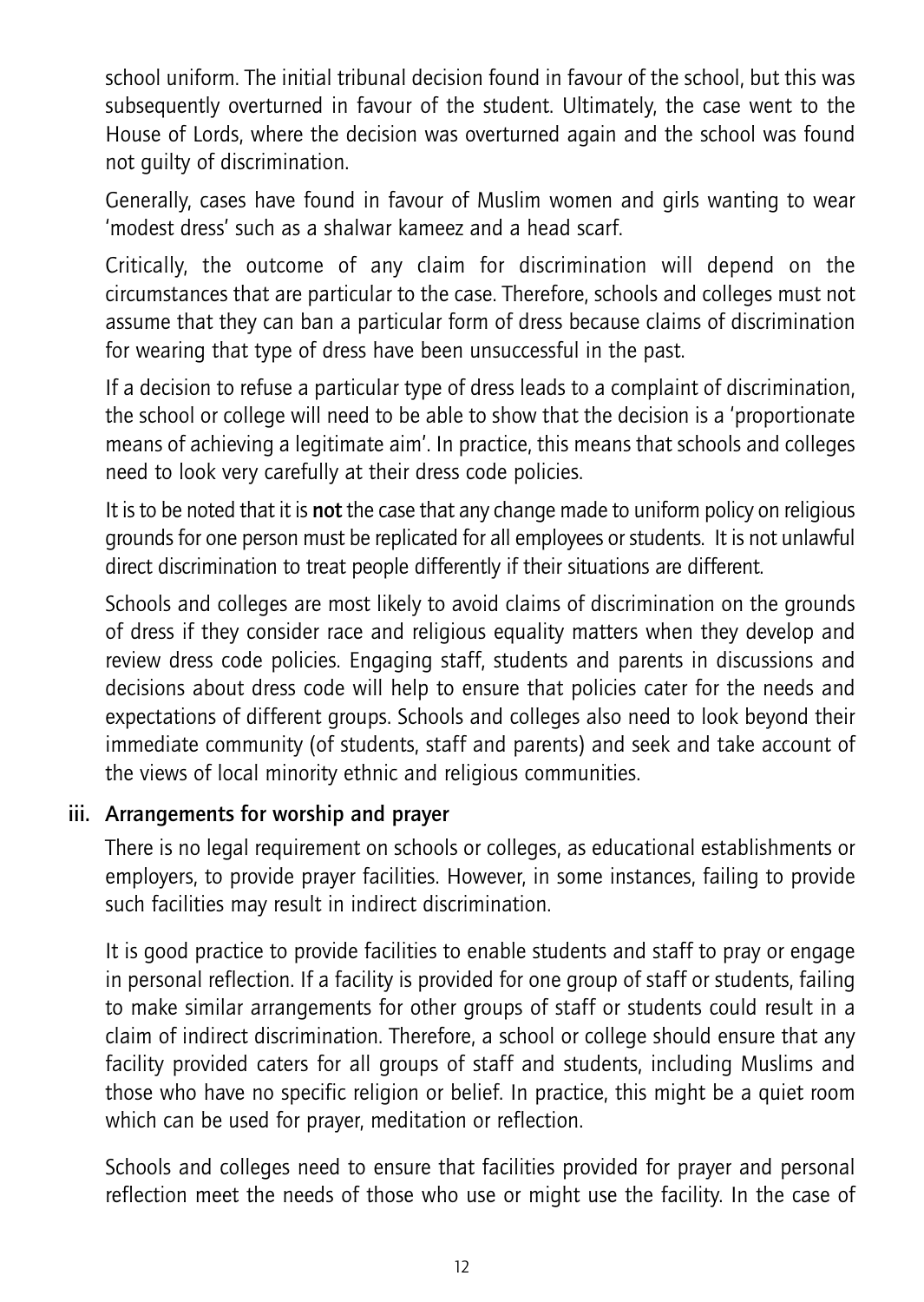Muslim staff and students, this will include ensuring that there are facilities nearby to enable the person to perform ablution (washing before prayer). It will also involve ensuring that there are separate spaces for male and female staff or students, e.g. separate rooms or areas of a room divided by a curtain.

Schools and colleges should consult staff and students about their needs and engage them in discussions and decisions about prayer and quiet-room facilities. They should also monitor the use of facilities and seek feedback to identify and address any issues or concerns.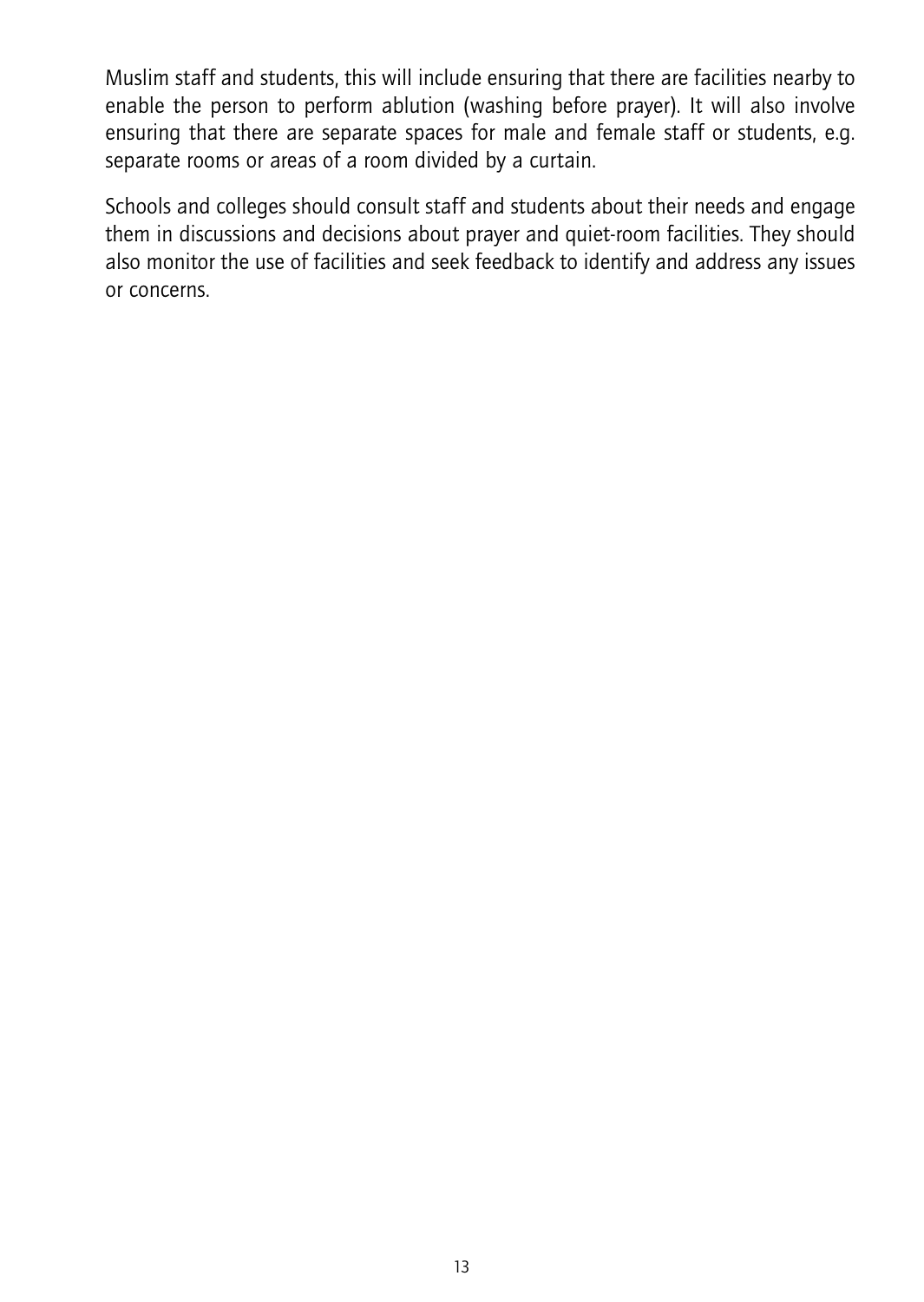## Advice for NASUWT members and Workplace Representatives

If a member witnesses or believes that they are the victim of discrimination on the grounds of race or religion and belief, they should contact their NASUWT Representative immediately for advice and support.

NASUWT Representatives should check that:

- the school or college is complying with the requirements of the Equality Act 2010 both on paper and in spirit. This last point is particularly important because the PSED is about embedding equality 'thinking' and actions into the policies, practices and culture of an organisation;
- the school or college has published information about how it is eliminating discrimination, advancing equality and fostering good relations between people who share a protected characteristic and those who do not;
- the published information recognises and, where appropriate, addresses issues of Islamophobia;
- the school or college has set equality objectives;
- the equality objectives cover Islamophobia and the related issues of religious and racial discrimination as appropriate;
- the equality objectives are incorporated into strategic plans;
- there is clear evidence of actions being taken to meet the equality objectives;
- all evidence indicates both that improvements are being made and the school or college's management is identifying and addressing any issues or problems that arise;
- school and college management consult the NASUWT and other unions about the design, development and implementation of policies;
- complaints of discrimination, harassment and bullying, including discrimination, harassment and bullying on the grounds of race and religion, are monitored with a view to identifying particular problems or issues.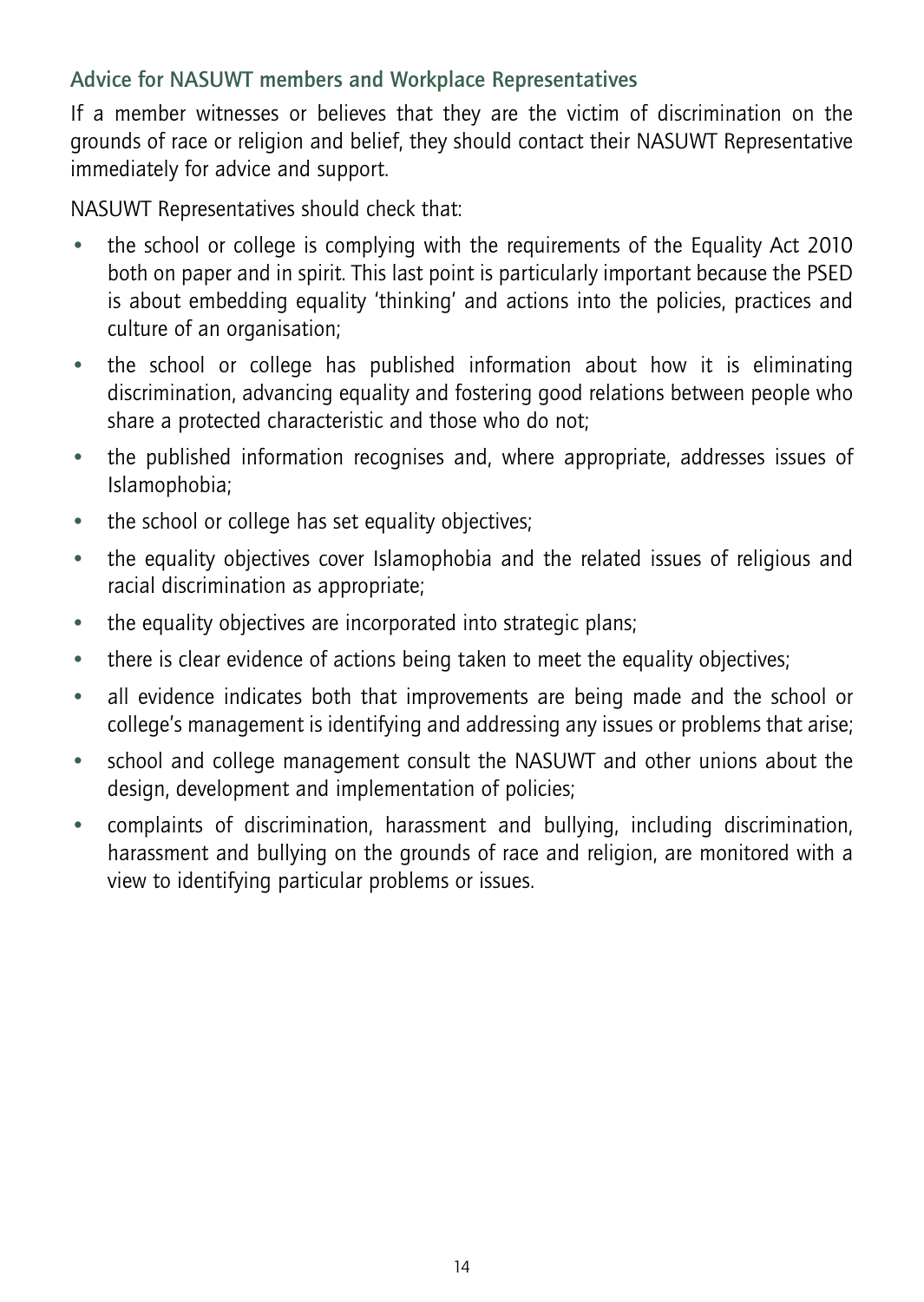## Further information

# 1001 Inventions

A global brand that promotes the contributions that Muslims have made to different areas of science through the ages. It includes educational programmes, exhibitions and resources. Further information is available from www.1001inventions.com.

## Anne Frank House

The educational centre provides guidance on teaching about anti-Semitism, anti-racism and tolerance: www.annefrank.org.

# Caabu (Council for Arab-British Understanding)

A not-for-profit cross-party organisation whose mission is to work towards a British Middle East policy that promotes conflict resolution, human rights and civil society in the Arab world through informed debate and mutual understanding: www.caabu.org.

# Development Education Centres (DECs)

Focuses on issues related to the global dimension of teaching. This includes issues related to Islamophobia. They provide resources, run training and events and offer schools and colleges a means of networking with other schools locally. Details of DECs in England that are members of Think Global are available from the following web link: https://globaldimension.org.uk/support/local-support.

# **EqualiTeach**

A not-for-profit equality and diversity training and consultancy organisation working with education settings UK wide, helping to promote equality and tackle discrimination in the classroom. (See also 'Universal Values', a teaching resource produced by EqualiTeach in partnership with the NASUWT with the aim of equipping schools to respond in a cohesive fashion to the requirement to actively promote fundamental British values.) www.equaliteach.co.uk.

# Equality and Human Rights Commission (EHRC)

The EHRC has produced non-statutory guidance for schools and colleges: www.equalityhumanrights.com.

# Equality Challenge Unit for Higher Education (ECU)

ECU has produced guidance on tackling religious discrimination in higher education. Whilst the guidance is for higher education institutions, it may also be useful to colleges of further education: www.ecu.ac.uk.

## Facing History and Ourselves

An American-based organisation that works to combat racism, anti-Semitism and prejudice. The organisation provides a range of educational resources: www.facinghistory.org.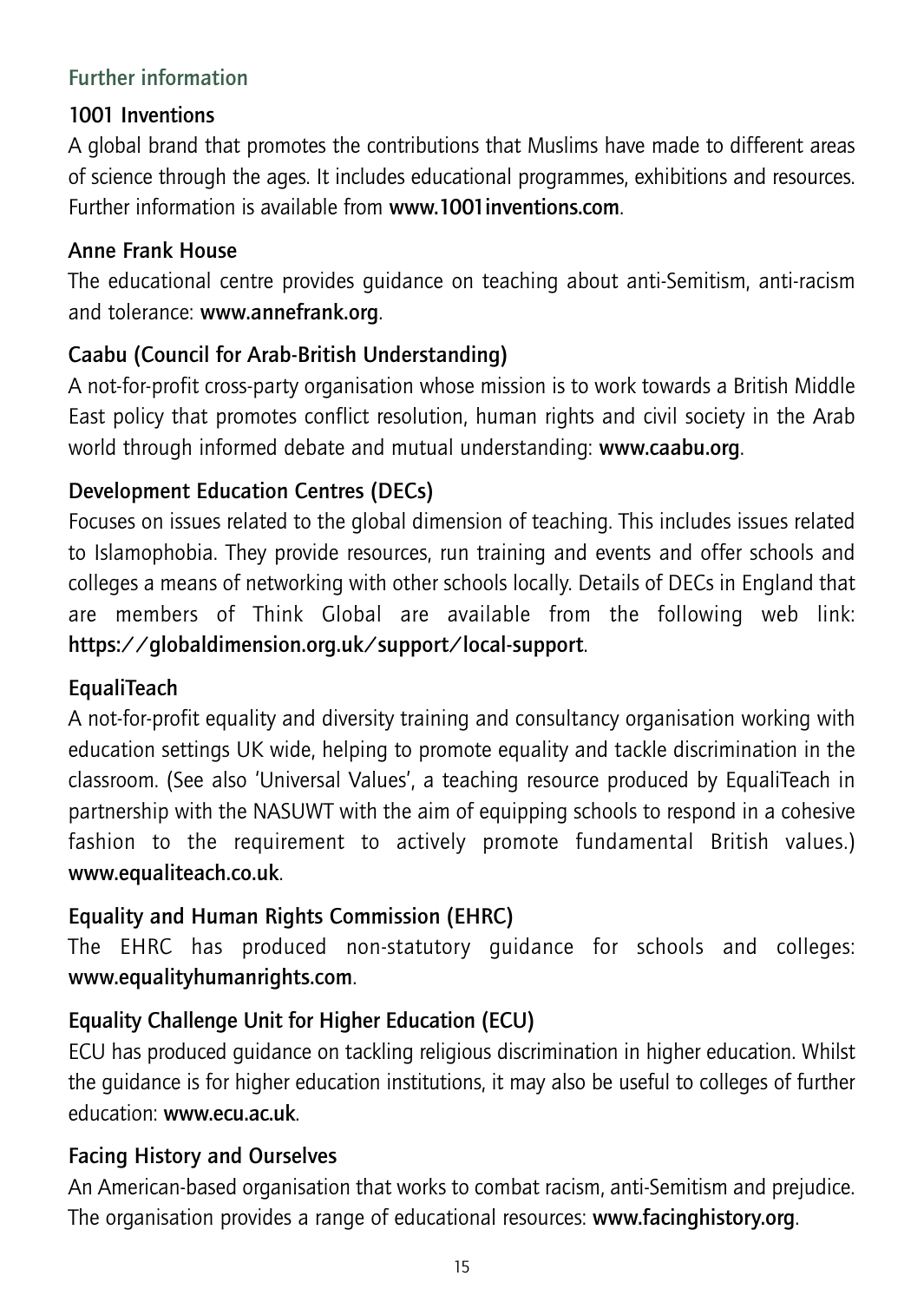# Global Learning Programme (GLP)

A programme which aims to enable schools to network with other schools on 'global learning' issues, including drawing on sources of support and expertise within other schools: http://globaldimension.org.uk/glp.

#### Insted

A consultancy that provides advice and guidance to schools, colleges and local authorities on equality and diversity in education. The website includes specific guidance on preventing and tackling Islamophobia: www.insted.co.uk.

#### Lifeworlds Learning

Providing support to schools and other organisations on issues related to global learning and sustainability: www.lifeworldslearning.co.uk.

### Organisation of Islamic Cooperation (OIC)

An intergovernmental organisation that aims to strengthen cooperation among member states in the fields of education, science and culture. It also monitors and reports on intolerance and discrimination against Muslims: http://www.oic-oci.org.

## OSCE/ODIHR, Council of Europe, UNESCO (2011)

*Guidelines for Educators on Countering Intolerance and Discrimination against Muslims: Addressing Islamophobia through Education*. The guidance suggests strategies that schools and colleges might adopt to prevent and tackle intolerance and discrimination against Muslims. It also provides links to websites, resources and information tools that schools and colleges can use. Downloadable from: www.osce.org/odihr/84495.

#### Show Racism the Red Card (SRtRC)

SRtRC produces anti-racist educational resources, using professional footballers to combat racism. SRtRC has also produced an anti-Islamophobia educational pack and film for use in schools and other educational settings: www.srtrc.org.

#### Tell MAMA (Measuring Anti-Muslim Attacks)

This is an independent, non-governmental organisation which works on tackling anti-Muslim hatred. It runs a secure and reliable service that allows people from across England to report any form of anti-Muslim abuse: https://tellmamauk.org.

#### Think Global

A membership organisation that works to educate and engage people in the UK on global issues. Think Global runs a global dimensions website for schools. The Think Global website also provides details of local DECs across the UK: www.think-global.org.uk.

#### **UNESCO**

## Learning to Live Together: An Intercultural and Interfaith Programme for Ethics Education

– this toolkit aims to help young people develop ethical decision-making skills and nurture a sense of belonging, community and values through teaching tolerance and mutual understanding: http://unesdoc.unesco.org/images/0016/001610/161059e.pdf.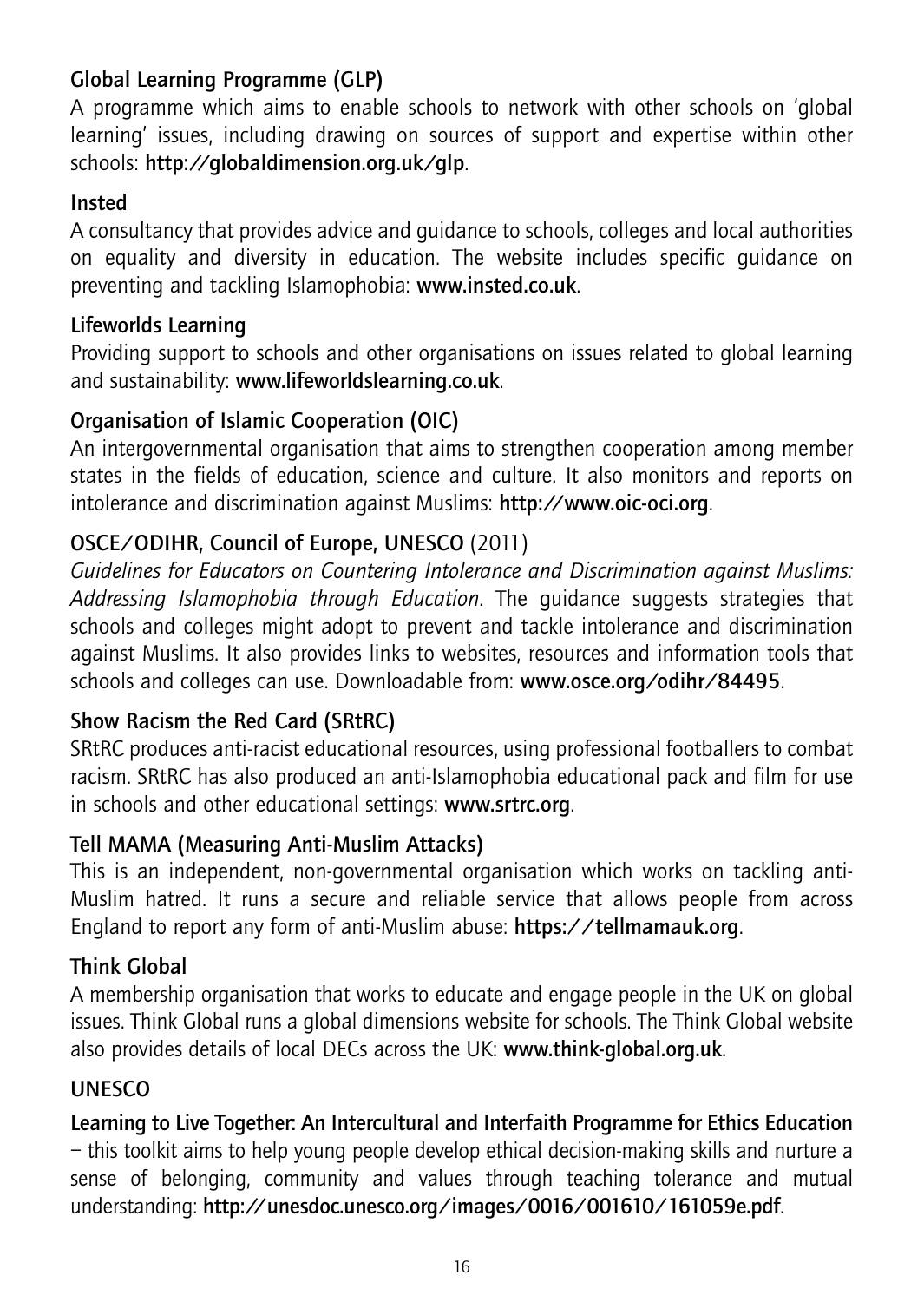## UNESCO (2009), Stopping Violence in Schools: A Guide for Teachers

The guide is aimed at teachers and provides practical advice on different forms of violence and how to prevent it: http://unesdoc.unesco.org/images/0018/001841/184162e.pdf

### UNICEF UK Rights Respecting Schools Award (RRSA)

The award is based on principles of equality, dignity, respect, non-discrimination and participation. The RRSA seeks to put the UN Convention on the Rights of the Child at the heart of a school's ethos and culture to improve wellbeing: https://www.unicef.org.uk/ rights-respecting-schools.

### United Nations Alliance of Civilizations (UNAOC)

Materials and resources on Education about Religions and Beliefs (ERB). Further information and resources are available from: http://erb.unaoc.org.

#### Young, Muslim & Citizen – Identity, Empowerment and Change

An online resource pack for parents, teachers and others who work with young people from Muslim backgrounds: www.youngmuslimcitizens.org.uk.